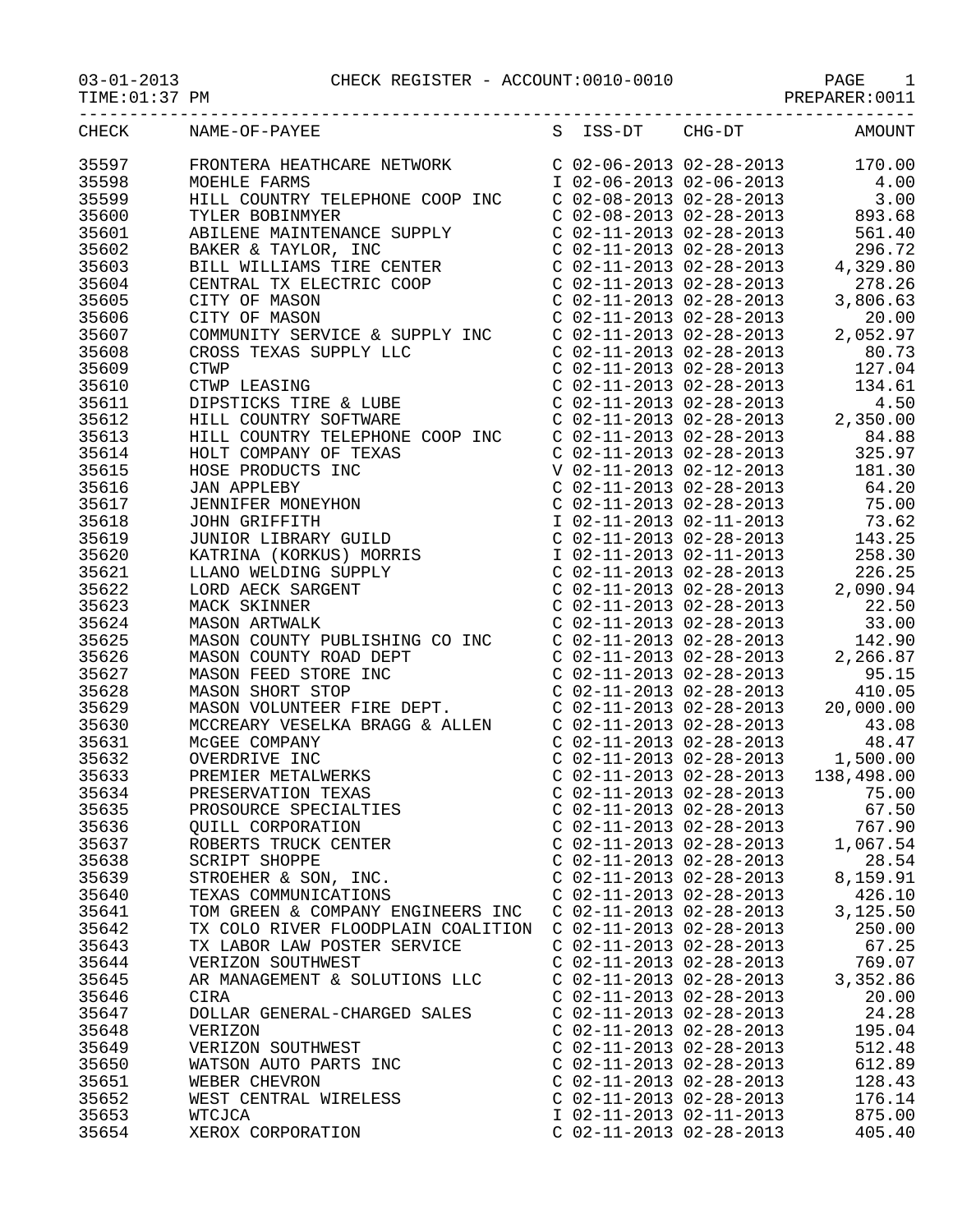03-01-2013 CHECK REGISTER - ACCOUNT:0010-0010 PAGE 2

-----------------------------------------------------------------------------------

TIME:01:37 PM PREPARER:0011

| CHECK | NAME-OF-PAYEE                                                                                                                                                                                                                                                                                                                                                                                                                                       | S ISS-DT                  | CHG-DT                  | AMOUNT                                                                                                                                                                                                      |
|-------|-----------------------------------------------------------------------------------------------------------------------------------------------------------------------------------------------------------------------------------------------------------------------------------------------------------------------------------------------------------------------------------------------------------------------------------------------------|---------------------------|-------------------------|-------------------------------------------------------------------------------------------------------------------------------------------------------------------------------------------------------------|
| 35655 | $\begin{tabular}{l c c c c} \multicolumn{4}{l}{\textbf{NAME-OP-PAYEE}} & \multicolumn{4}{l}{S} & \multicolumn{4}{l}{S} & \multicolumn{4}{l}{S} & \multicolumn{4}{l}{S} & \multicolumn{4}{l}{S} & \multicolumn{4}{l}{S} & \multicolumn{4}{l}{S} & \multicolumn{4}{l}{S} & \multicolumn{4}{l}{S} & \multicolumn{4}{l}{S} & \multicolumn{4}{l}{S} & \multicolumn{4}{l}{S} & \multicolumn{4}{l}{S} & \multicolumn{4}{l}{S} & \multicolumn{4}{l}{S} & \$ |                           |                         |                                                                                                                                                                                                             |
| 35656 |                                                                                                                                                                                                                                                                                                                                                                                                                                                     |                           |                         |                                                                                                                                                                                                             |
| 35657 |                                                                                                                                                                                                                                                                                                                                                                                                                                                     |                           |                         |                                                                                                                                                                                                             |
| 35658 |                                                                                                                                                                                                                                                                                                                                                                                                                                                     |                           |                         |                                                                                                                                                                                                             |
| 35659 |                                                                                                                                                                                                                                                                                                                                                                                                                                                     |                           |                         |                                                                                                                                                                                                             |
| 35660 |                                                                                                                                                                                                                                                                                                                                                                                                                                                     |                           |                         |                                                                                                                                                                                                             |
| 35661 |                                                                                                                                                                                                                                                                                                                                                                                                                                                     |                           |                         |                                                                                                                                                                                                             |
| 35662 |                                                                                                                                                                                                                                                                                                                                                                                                                                                     |                           |                         |                                                                                                                                                                                                             |
| 35663 |                                                                                                                                                                                                                                                                                                                                                                                                                                                     |                           |                         |                                                                                                                                                                                                             |
| 35664 |                                                                                                                                                                                                                                                                                                                                                                                                                                                     |                           |                         |                                                                                                                                                                                                             |
| 35665 |                                                                                                                                                                                                                                                                                                                                                                                                                                                     |                           |                         |                                                                                                                                                                                                             |
| 35666 |                                                                                                                                                                                                                                                                                                                                                                                                                                                     |                           |                         |                                                                                                                                                                                                             |
| 35667 |                                                                                                                                                                                                                                                                                                                                                                                                                                                     |                           |                         |                                                                                                                                                                                                             |
|       |                                                                                                                                                                                                                                                                                                                                                                                                                                                     |                           |                         |                                                                                                                                                                                                             |
| 35668 |                                                                                                                                                                                                                                                                                                                                                                                                                                                     |                           |                         |                                                                                                                                                                                                             |
| 35669 |                                                                                                                                                                                                                                                                                                                                                                                                                                                     |                           |                         |                                                                                                                                                                                                             |
| 35670 |                                                                                                                                                                                                                                                                                                                                                                                                                                                     |                           |                         |                                                                                                                                                                                                             |
| 35671 |                                                                                                                                                                                                                                                                                                                                                                                                                                                     |                           |                         |                                                                                                                                                                                                             |
| 35672 |                                                                                                                                                                                                                                                                                                                                                                                                                                                     |                           |                         |                                                                                                                                                                                                             |
| 35673 |                                                                                                                                                                                                                                                                                                                                                                                                                                                     |                           |                         |                                                                                                                                                                                                             |
| 35674 |                                                                                                                                                                                                                                                                                                                                                                                                                                                     |                           |                         |                                                                                                                                                                                                             |
| 35675 |                                                                                                                                                                                                                                                                                                                                                                                                                                                     |                           |                         |                                                                                                                                                                                                             |
| 35676 |                                                                                                                                                                                                                                                                                                                                                                                                                                                     |                           |                         |                                                                                                                                                                                                             |
| 35677 |                                                                                                                                                                                                                                                                                                                                                                                                                                                     |                           |                         |                                                                                                                                                                                                             |
| 35678 |                                                                                                                                                                                                                                                                                                                                                                                                                                                     |                           |                         |                                                                                                                                                                                                             |
| 35679 |                                                                                                                                                                                                                                                                                                                                                                                                                                                     |                           |                         |                                                                                                                                                                                                             |
| 35680 |                                                                                                                                                                                                                                                                                                                                                                                                                                                     |                           |                         |                                                                                                                                                                                                             |
| 35681 |                                                                                                                                                                                                                                                                                                                                                                                                                                                     |                           |                         |                                                                                                                                                                                                             |
| 35682 |                                                                                                                                                                                                                                                                                                                                                                                                                                                     |                           |                         |                                                                                                                                                                                                             |
| 35683 |                                                                                                                                                                                                                                                                                                                                                                                                                                                     |                           |                         |                                                                                                                                                                                                             |
| 35684 |                                                                                                                                                                                                                                                                                                                                                                                                                                                     |                           |                         |                                                                                                                                                                                                             |
| 35685 | CATERPILLAR FINANCIAL SERVICES CONF 1 02-25-2013 02-25-2013 372.48<br>CRANE IMAGING SOLUTIONS INC 1 02-25-2013 02-25-2013 372.48<br>CTAT REGION 7 1 02-25-2013 02-25-2013 20.00<br>DINO GEORGE LLC 1 02-25-2013 02-25-2013 42.40<br>HI                                                                                                                                                                                                              |                           |                         | 1 02-25-2013 02-25-2013 215.00<br>C 02-25-2013 02-28-2013 1,836.00<br>I 02-25-2013 02-25-2013 1,836.00<br>I 02-25-2013 02-25-2013 105.00<br>C 02-25-2013 02-28-2013 30.00<br>C 02-25-2013 02-28-2013 104.00 |
| 35686 |                                                                                                                                                                                                                                                                                                                                                                                                                                                     |                           |                         |                                                                                                                                                                                                             |
| 35687 | LEXISNEXIS RISK DATA MANAGEMENT                                                                                                                                                                                                                                                                                                                                                                                                                     |                           |                         |                                                                                                                                                                                                             |
| 35688 |                                                                                                                                                                                                                                                                                                                                                                                                                                                     |                           |                         |                                                                                                                                                                                                             |
| 35689 |                                                                                                                                                                                                                                                                                                                                                                                                                                                     |                           |                         | I 02-25-2013 02-25-2013 4,572.98                                                                                                                                                                            |
| 35690 | LOWE'S PAY AND SAVE INC<br>LUCIO MORA<br>LUCIO MORA<br>MASON BUILDING SUPPLY & RENTAL INC I 02-25-2013 02-25-2013<br>MASON COUNTY LIBRARY<br>T 02-25-2013 02-25-2013<br>I 02-25-2013 02-25-2013<br>I 02-25-2013<br>I 02-25-2013<br>I 02-25-2013<br>                                                                                                                                                                                                 |                           |                         |                                                                                                                                                                                                             |
| 35691 |                                                                                                                                                                                                                                                                                                                                                                                                                                                     |                           |                         |                                                                                                                                                                                                             |
| 35692 |                                                                                                                                                                                                                                                                                                                                                                                                                                                     |                           |                         |                                                                                                                                                                                                             |
| 35693 |                                                                                                                                                                                                                                                                                                                                                                                                                                                     |                           |                         |                                                                                                                                                                                                             |
| 35694 | MCCREARY VESELKA BRAGG & ALLEN                                                                                                                                                                                                                                                                                                                                                                                                                      |                           | I 02-25-2013 02-25-2013 | 1,462.50                                                                                                                                                                                                    |
| 35695 | MISD                                                                                                                                                                                                                                                                                                                                                                                                                                                | I 02-25-2013 02-25-2013   |                         | 400.00                                                                                                                                                                                                      |
| 35696 | NANCY SCHOLIBO                                                                                                                                                                                                                                                                                                                                                                                                                                      | I 02-25-2013 02-25-2013   |                         | 64.20                                                                                                                                                                                                       |
| 35697 | PROSOURCE SPECIALTIES LLC                                                                                                                                                                                                                                                                                                                                                                                                                           |                           | I 02-25-2013 02-25-2013 | 93.85                                                                                                                                                                                                       |
| 35698 | ROMCO EQUIPMENT CO                                                                                                                                                                                                                                                                                                                                                                                                                                  |                           | I 02-25-2013 02-25-2013 | 11.11                                                                                                                                                                                                       |
| 35699 | SHELL FLEET PLUS                                                                                                                                                                                                                                                                                                                                                                                                                                    |                           | I 02-25-2013 02-25-2013 | 275.78                                                                                                                                                                                                      |
| 35700 | TEXAS ASSN OF COUNTIES                                                                                                                                                                                                                                                                                                                                                                                                                              | I 02-25-2013 02-25-2013   |                         | 180.00                                                                                                                                                                                                      |
| 35701 | TEXAS COMMUNICATIONS                                                                                                                                                                                                                                                                                                                                                                                                                                | I 02-25-2013 02-25-2013   |                         | 234.51                                                                                                                                                                                                      |
| 35702 | TX JUSTICE COURT JUDGES ASSOC                                                                                                                                                                                                                                                                                                                                                                                                                       | I 02-25-2013 02-25-2013   |                         | 75.00                                                                                                                                                                                                       |
| 35703 | VERIZON SOUTHWEST                                                                                                                                                                                                                                                                                                                                                                                                                                   | I 02-25-2013 02-25-2013   |                         | 41.97                                                                                                                                                                                                       |
| 35704 | WILLIAM D HYDEN                                                                                                                                                                                                                                                                                                                                                                                                                                     | I 02-25-2013 02-25-2013   |                         | 122.00                                                                                                                                                                                                      |
| 35705 | XEROX CORPORATION                                                                                                                                                                                                                                                                                                                                                                                                                                   | I 02-25-2013 02-25-2013   |                         | 100.43                                                                                                                                                                                                      |
| 35706 | MASON COUNTY TITLE COMPANY                                                                                                                                                                                                                                                                                                                                                                                                                          | I 02-25-2013 02-25-2013   |                         | 11.00                                                                                                                                                                                                       |
| 35707 | BAKER & TAYLOR, INC                                                                                                                                                                                                                                                                                                                                                                                                                                 | I 02-26-2013 02-26-2013   |                         | 683.52                                                                                                                                                                                                      |
| 35708 | BEAR GRAPHICS, INC                                                                                                                                                                                                                                                                                                                                                                                                                                  | I 02-26-2013 02-26-2013   |                         | 268.20                                                                                                                                                                                                      |
| 35709 | CAPITAL ONE BANK (USA) N.A.                                                                                                                                                                                                                                                                                                                                                                                                                         | I 02-26-2013 02-26-2013   |                         | 2,877.29                                                                                                                                                                                                    |
| 35710 | GEISTWEIDT & WHITWORTH, P.C.                                                                                                                                                                                                                                                                                                                                                                                                                        | I 02-26-2013 02-26-2013   |                         | 250.00                                                                                                                                                                                                      |
| 35711 | TOM GREEN & COMPANY ENGINEERS INC                                                                                                                                                                                                                                                                                                                                                                                                                   | $I$ 02-26-2013 02-26-2013 |                         | 1,074.50                                                                                                                                                                                                    |

35712 VERIZON SOUTHWEST 1 02-26-2013 02-26-2013 65.94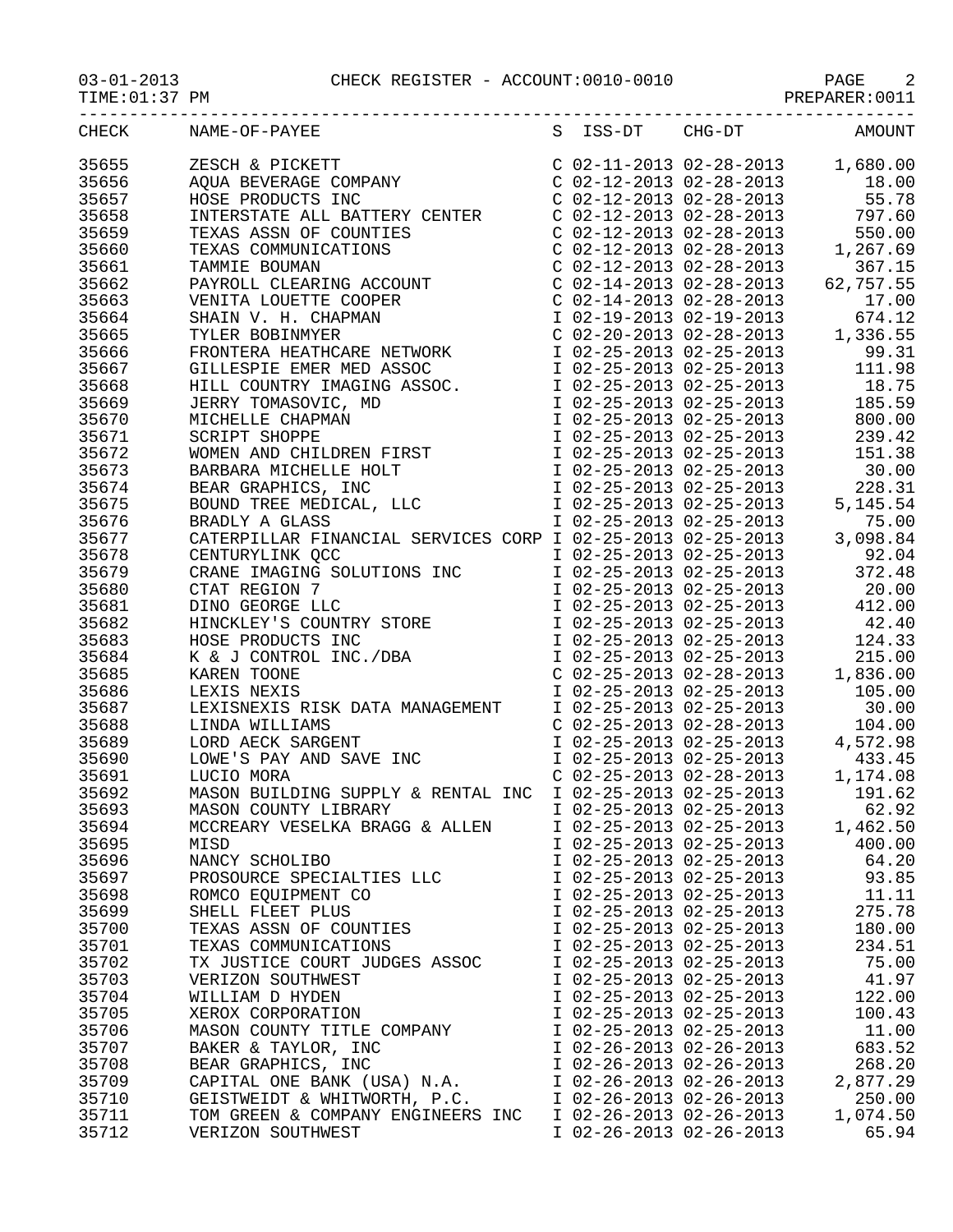CHECK REGISTER - ACCOUNT:0010-0010 PAGE 3<br>PREPARER:0011

| $03 - 01 - 2013$ |  |
|------------------|--|
| TIME: 01:37 PM   |  |

| CHECK                                     | NAME-OF-PAYEE                                                                                                                          | S ISS-DT                                                                                                                                  | CHG-DT | AMOUNT                                          |
|-------------------------------------------|----------------------------------------------------------------------------------------------------------------------------------------|-------------------------------------------------------------------------------------------------------------------------------------------|--------|-------------------------------------------------|
| 35713<br>35714<br>35715<br>35716<br>35717 | CONSTABLE RON HICKMAN<br>PAYROLL CLEARING ACCOUNT<br>JUROR CASH/POLLY MCMILLAN<br>STATE COMPTROLLER<br>TX ASSOCIATION OF COUNTIES HEBP | I 02-26-2013 02-26-2013<br>$C$ 02-27-2013 02-28-2013<br>$C$ 02-27-2013 02-28-2013<br>I 02-27-2013 02-27-2013<br>$I$ 02-27-2013 02-27-2013 |        | 75.00<br>85,871.72<br>204.00<br>50.00<br>797.04 |